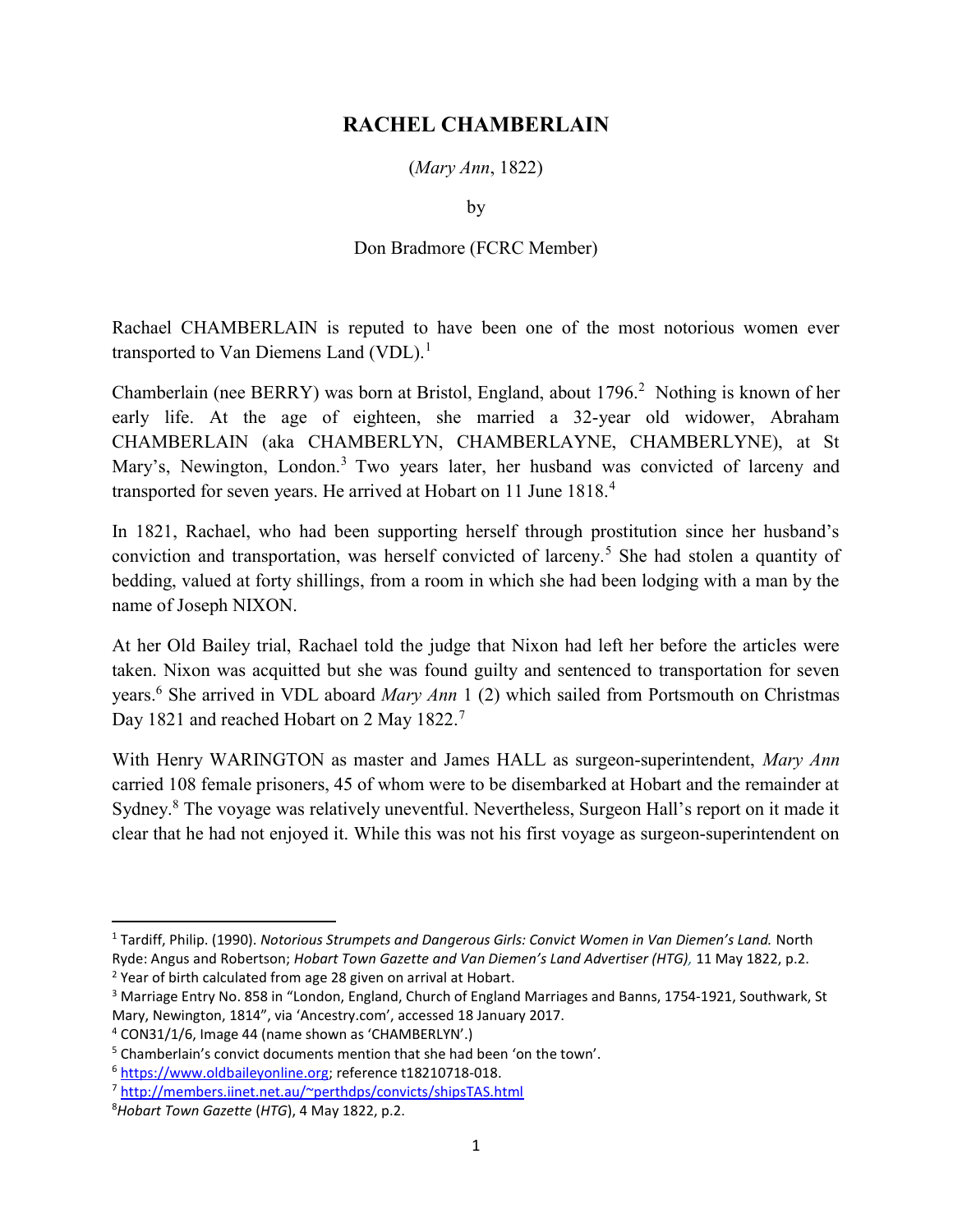a convict vessel, it was the first time he had had responsibility for female prisoners and he had found the task extremely taxing. 9

Since the earliest days of transportation, the authorities had struggled with the problem of prostitution at sea. Various ways of preventing contact between the sexes had been tried but none had met with much success. In the early 1820s, the problem was perceived to be worsening and surgeon-superintendents were coming under increasing pressure to be more vigilant in keeping crew members from the women and vice versa. While the master was nominally in command of all aspects of ship-board behaviour, his prime responsibility was for the safe arrival of the vessel at its destination. The prime responsibility of the surgeon-superintendent was for the well-being moral as well as physical - of the prisoners.<sup>10</sup>

Hall took this responsibility very seriously but the task of keeping the men and women apart proved to be beyond him. The report he wrote as *Mary Anne* approached Hobart lists a number of women whom he had found necessary to punish for having sexual relations with members of the crew - usually by locking them for days at a time in a small, dark hold in the bowels of the ship, sometimes in chains, and feeding them on a diet of bread and water. These extracts from his report give evidence of his frustration at a situation he could not control:

... Sarah FENTON, as desperate and depraved a character as has ever been transported; capable of doing murder; reprobate;... Sarah APPLETON, very sly, of a silent demure habit; has committed prostitution on board and has been punished ... Sarah FLETCHER, a dangerous woman to man; under a fair face and simplicity of manners lie a lustful heart, a lying tongue and great hypocrisy in religion, a prostitute ... Ellen ELLERBECK, reprobate, hypocrite, has committed prostitution on board and has been punished ... Hannah WHITELY has been found to be a vile dissembler and prostitute ... Hannah READING, a dirty reprobate and vile prostitute; very abandoned depraved girl ... Elizabeth BOUCHER, dirty, prostitute and thief ... Mary DAVIS, a dirty reprobate, vile prostitute, a very depraved, abandoned girl ... Sarah HELLIWELL, a very sly abandoned prostitute ... Ann WILLIAMS, has been impregnated by one of the sailors … and is now threatened with a miscarriage which she may have excited; a bad woman, has borne children; swearer; disorderly, a prostitute  $\ldots$  <sup>11</sup>

Hall also made scathing remarks about a number of other *Mary Anne* women, referring variously to Mary LOYD, Jane BUCKINGHAM, Martha BURGESS, Catherine FLANAGAN, Mary Ann GRIFFIN, Isabella HAMILL, Mary HART, Catherine HILTON, Eleanor PHILLIPS, Catherine TAYLOR, Louise VAUGHAN, Elizabeth WORRAL and two women by the name of Mary

 $\overline{a}$ 

<sup>&</sup>lt;sup>9</sup> Hall was surgeon-superintendent aboard Agememnon which landed 178 male prisoners at Sydney in September 1820: http://members.iinet.net.au/~perthdps/convicts/shipNSW2.html

<sup>&</sup>lt;sup>10</sup> Damousi, J. (1997). Depraved and Disorderly: Female Convicts, Sexuality and Gender in Colonial Australia. Melbourne: Cambridge U.P; Bateson, C. (1983). The Convict Ships, 1787-1868. Sydney: Library of Australian History.

 $11$  James Hall: Medical and surgical journal of the female convict ship Mary Ann for 27 October 1821 to 25 May 1822. The National Archives (U.K.) Reference: ADM 101/52/1.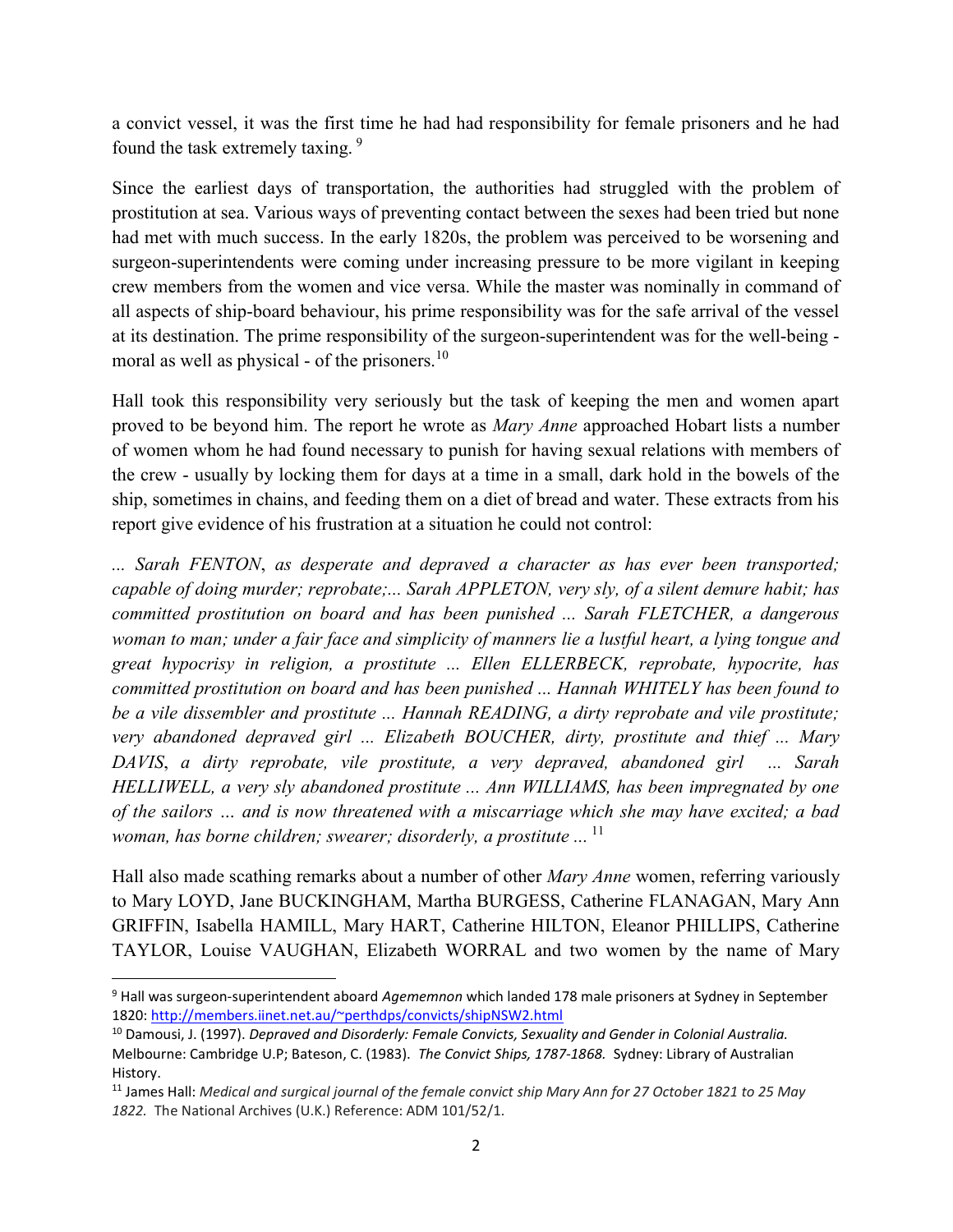ROBINSON as 'vile', 'dirty', 'depraved', 'abandoned', 'refractory', 'loose', 'idle', 'insolent' and/or 'disorderly'.<sup>12</sup>

But Hall saved some of his most vitriolic comments for Rachel Chamberlain whom he saw as the ring-leader of this troublesome group. Of her he wrote:

... a most infamous character, a confirmed thief and vile prostitute, a sly woman, hypocrite, blasphemer, drunkard, revengeful, reprobate, refractory, insolent; her husband [a convict] at Sydney and her brother [a convict] at  $VDL$ .<sup>13</sup>

Was Hall accurate in his assessment of Chamberlain? Lending support to his opinion is her gaol report while in England awaiting shipment to VDL. The report states that she had been in 'thirteen different gaols' previously and was well-known to the authorities.<sup>14</sup>

According to Philip TARDIFF in his authoritative Notorious Strumpets and Dangerous Girls (1990), Chamberlain and Sarah Fenton were shipped off to the harsh penal settlement on Sarah Island in Macquarie Harbour on the western side of the island on 4 May 1822, just two days after their arrival at Hobart.<sup>15</sup> The decision to remove them immediately must have been influenced by Hall's report.

But were these two women ever at Macquarie Harbour? Recent research has failed to find any documentary evidence of them ever being there.<sup>16</sup> However, on Saturday, 11 May 1822, this announcement appeared in the Hobart Town Gazette:

Sailed on Sunday last for Macquarie Harbour, H.M.C.B. 'Duke of York', Mr CHASE, Commander; having 35 male and 2 female convicts on board, under sentence of transportation to that Settlement  $\ldots$ <sup>17</sup>

Given the date of the arrival at Hobart of Mary Anne (2 May) and the date of departure for Macquarie Harbour of Duke of York (4 May), as well as what is already known about the relatively few women who spent time at Sarah Island, could the '2 female convicts on board' have been anyone else but Chamberlain and Fenton?

If, as Tardiff asserted, Chamberlain was shipped off to Sarah Island immediately after her arrival in VDL, she was must have remained there for only a very short time. Her conduct record shows

<sup>&</sup>lt;sup>12</sup> James Hall: Medical and surgical journal of the female convict ship Mary Ann for 27 October 1821 to 25 May 1822. The National Archives (U.K.) Reference: ADM 101/52/1.

<sup>&</sup>lt;sup>13</sup> James Hall: Medical and surgical journal of the female convict ship Mary Ann for 27 October 1821 to 25 May 1822. The National Archives (U.K.) Reference: ADM 101/52/1.

<sup>14</sup> CON40/1/1, Image 257, page 23.

<sup>&</sup>lt;sup>15</sup> Tardiff, Philip. (1990). Notorious Strumpets and Dangerous Girls: Convict Women in Van Diemen's Land. North Ryde: Angus and Robertson; Hobart Town Gazette and Van Diemen's Land Advertiser (HTG), 11 May 1822, p.2. <sup>16</sup> Irene Schaffer. 'The Forgotten Women Convicts at Macquarie Harbour, 1821-1826' at http://www.tasfamily.net.au/~schafferi/index.php?file=kop28.php

<sup>&</sup>lt;sup>17</sup> HTG, 11 May 1822, p.2.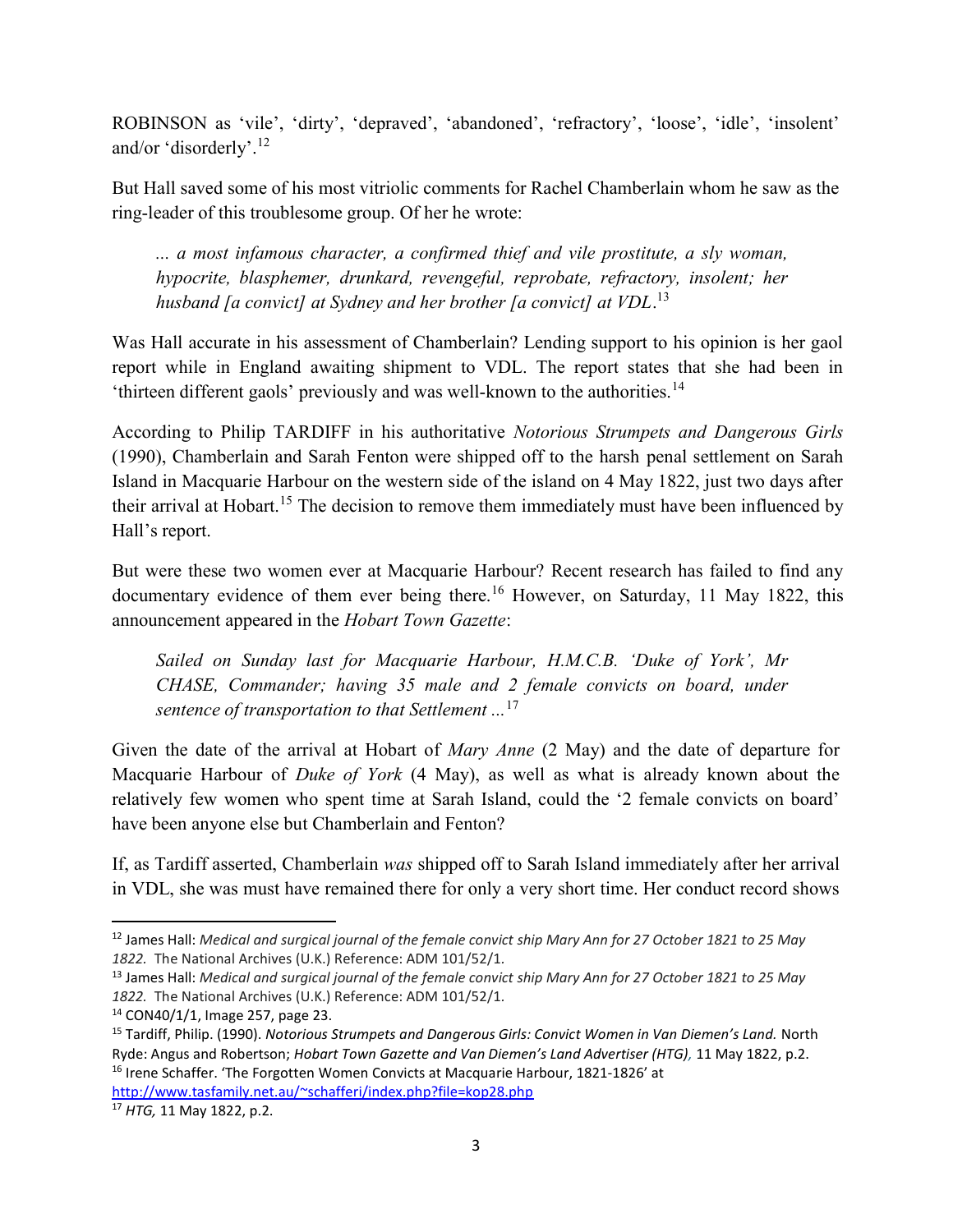that eighteen months later she was in Hobart. On 15 December 1823, while assigned to Hobart Hospital as a washerwoman, she was charged with co-habiting with convict George HARRIS (aka George KAYLOCK and KEYLOCK) and returned to the Female Factory.<sup>18</sup> Harris/Kaylock was a 21 year-old shoemaker from London who had arrived in VDL two years earlier after being convicted of a felony and sentenced to transportation for life.<sup>19</sup>

Chamberlain's next assignment was to the influential Hobart merchant Anthony Fenn KEMP but, on 12 March 1824, she absconded from his residence. Soon apprehended, she was sent back to the Female Factory.<sup>20</sup> But even within the confines of the prison, she was a nuisance. On 1 May 1824, she was charged with insolence and disobedience, singing obscene songs and falsely accusing the keeper of the Factory with stealing government provisions.<sup>21</sup> On this occasion she managed to escape with a reprimand but she was not so fortunate when, on 30 November of the same year, she was charged with disorderly conduct for fighting with fellow inmates in the prison barracks. This time she was locked in a cell and fed on bread and water for a week.<sup>22</sup>

Soon after her release, Chamberlain took up with Harris/Kaylock again and, in April 1826, she gave birth to a son by him. But this relationship was to be relatively short-lived. On 17 June 1825, Harris/Kaylock absconded from the Public Works Department to which he had been assigned. For this offence he was banished to Norfolk Island.<sup>23</sup> As far as is known, Chamberlain never saw him again.

The removal of Harris/Kaylock from Hobart did nothing to improve Chamberlain's behaviour. In 1827, she was gaoled for stealing a pig. In 1828, she was gaoled again, this time for receiving stolen goods. In 1830, she was charged with causing an affray in Hobart's central business district and, in 1831, with assaulting a neighbour.<sup>24</sup>

On 7 March 1829, she admitted her son, now three years old, to the Queen's Orphan School at Hobart. She gave his name as 'Richard George CHAMBERLAIN' and stated that his father was 'Abraham Chamberlain' but there is no evidence that she had ever met her former husband in VDL.<sup>25</sup> In adulthood, the child was always known as 'Richard George KAYLOCK', suggesting that he himself knew that his father was George Harris/Kaylock.<sup>26</sup>

<sup>18</sup> CON40/1/1, Image 257

<sup>19</sup> CON31/1/18, Image 122

<sup>20</sup> CON40/1/1, Image 257.

<sup>21</sup> CON40/1/1, Image 257; Female Convicts Research Centre (FCRC): http://www.femaleconvicts.org.au/docs/lists/Riots.pdf

<sup>&</sup>lt;sup>22</sup> CON40/1/1, Image 257; FCRC: http://www.femaleconvicts.org.au/docs/lists/Riots.pdf

<sup>23</sup> CON31/1/18, Image 122; HTG, 17 June 1825, p.1; HTG, 12 August 1825, p.3.

<sup>24</sup> CON40/1/1, Image 257.

<sup>25</sup> http://www.orphanschool.org.au/showorphan.php?orphan\_ID=890

<sup>26</sup> Richard George Kaylock, obituary: Evelyn Observer and Bourke East Record, 13 May 1910, p.2.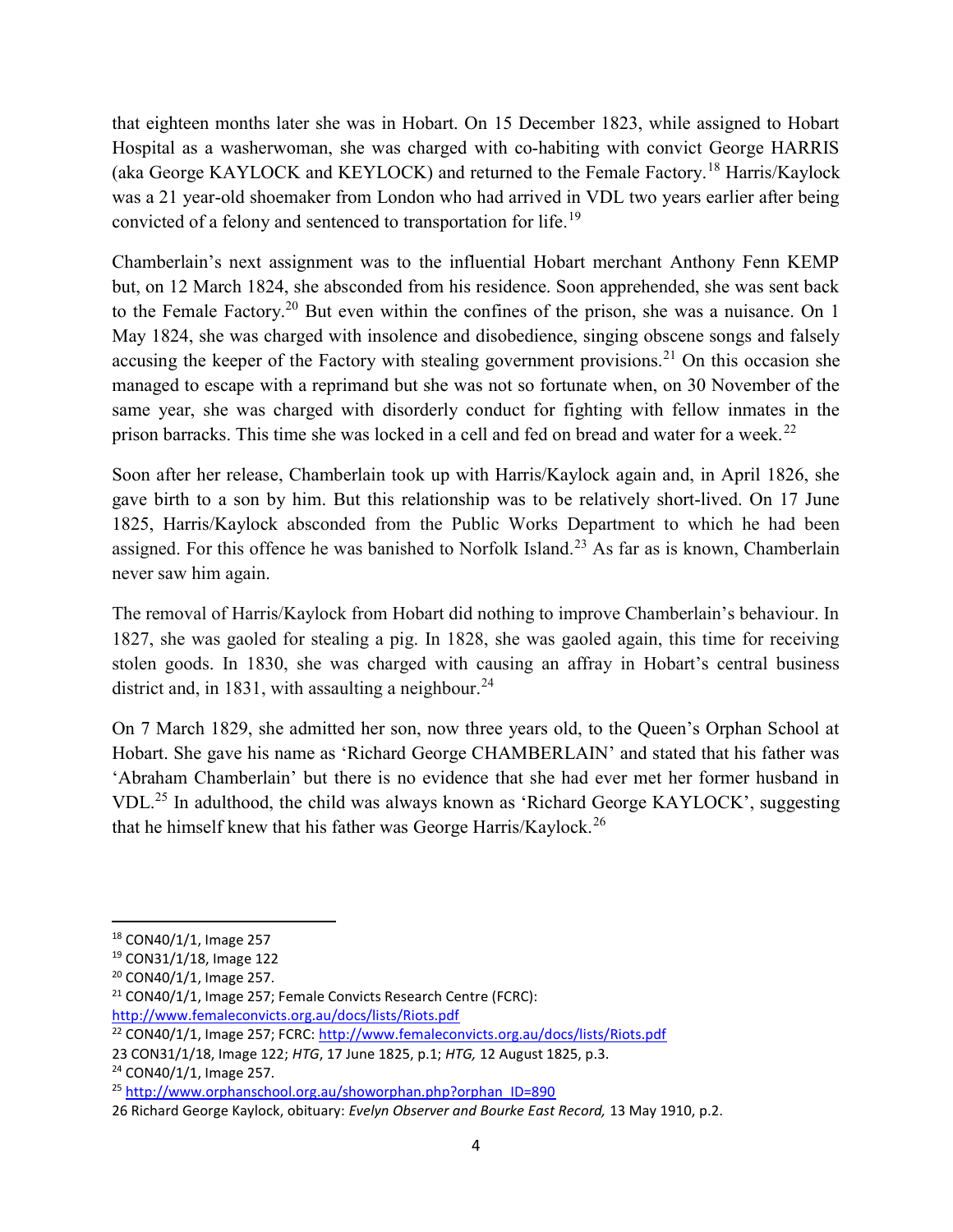By 1828, Rachael was living with convict Charles BRADNOCK who had been sentenced to fourteen years transportation for larceny in England in 1818.<sup>27</sup> In 1830, she gave birth to his son, Charles Thomas BRADNOCK, and in 1833 to a second, Alfred Joseph BRADNOCK.<sup>28</sup> However, her relationship with Bradnock, a heavy drinker, was never easy. In 1833 and again in 1834, now calling herself 'Mary' Chamberlain, she took Bradnock to court claiming that he had beaten her violently, putting her in fear for her life.<sup>29</sup> Not surprisingly, the connection ended shortly afterwards. In August 1835, Bradnock was convicted of stealing and receiving and sentenced to transportation 'beyond the seas' for fourteen years. Reporting the trial, the Hobart Town Courier commented: "This is a happy riddance, for Bradnock has for years kept a notorious sly grog and receiving shop."<sup>30</sup> It is likely that Rachael had been involved in his criminal activities. In 1834, and again in 1835, she was gaoled for unspecified felonies.<sup>31</sup>

While Chamberlain might have been glad to see the last of Bradnock, her economic circumstances were probably precarious after his departure. In 1839, a police constable at New Norfolk was charged "with having been found in a disorderly house, kept by a woman named Chamberlaine (sic)".<sup>32</sup> Was this Rachael? It seems likely that it was. Had she resorted to prostitution again to maintain herself and the two Bradnock children?

In October 1842, Chamberlain, now 46 years old, married a 39 year-old farmer and fisherman, William NEWTON. The marriage entry shows her name as 'Mary Rachael Chamberlain and her age as forty.<sup>33</sup> Newton seems to have been a good man who readily accepted Rachael's sons and brought them up as his own. After the marriage Rachael lived quietly and avoided further trouble.

Rachel (Chamberlain) NEWTON passed away as 'Mary NEWTON' at Hobart in 1850. The record of her death shows her age as 47 but she was probably in her early fifties.<sup>34</sup>

So, was Chamberlain really as bad as her reputation suggests? Does she deserve to be ranked amongst the more notorious of the female convicts transported to Van Diemen's Land? She was not a murderer or a violent thug and, when given the opportunity, seemed to try hard to be a good wife and mother.

 $\overline{a}$ 

<sup>27</sup> CON31/1/1, Image 165.

<sup>28</sup> Charles Thomas BRADNOCK: 3357/1830/RGD32; Alfred Joseph BRADNOCK: 4872/1833/RGD32.

<sup>&</sup>lt;sup>29</sup> The Tasmanian, 8 February 1833, p.7.

<sup>&</sup>lt;sup>30</sup> The Hobart Town Courier, 28 August 1835; Colonial Times, 1 September 1835, p.8.

<sup>31</sup> 'Tasmania, Australia, Convict Court & Selected Records, 1800-1899' , Gaol Record Book Reference No. GD135-2-

<sup>1,</sup> December 1834 and April 1835, via 'Ancestry', accessed 10 March 2017.

<sup>&</sup>lt;sup>32</sup> Colonial Times, 30 July 1839, p.7.

<sup>33</sup> RGD37/77/1842, Hobart.

<sup>34</sup> RGD35/210/1850, Hobart.